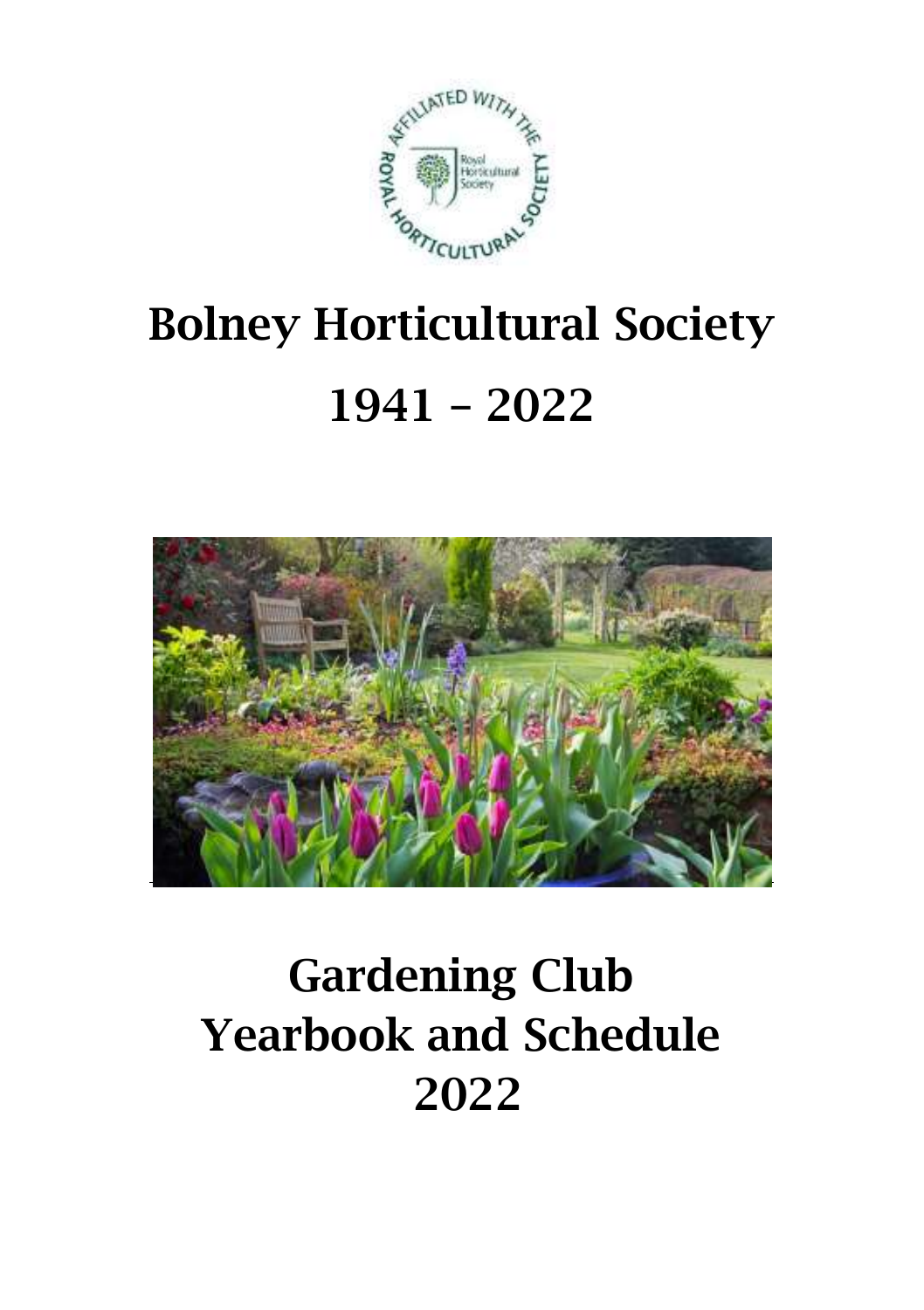## **Who's who**

| President                    | <b>Judy Woodland</b>                                   |
|------------------------------|--------------------------------------------------------|
| Vice President               | Cyril Lucas                                            |
| Chairman                     | <b>Emily Hutchings</b>                                 |
| Vice Chairman                | David Kennard                                          |
| Secretary                    | Aveline Windsor                                        |
| Treasurer                    | Mary Sheppard                                          |
| <b>Summer Show Secretary</b> | Gerry Hobbs                                            |
| <b>Membership Secretary</b>  | <b>Judy Woodland</b>                                   |
| <b>Committee Members</b>     | Sarah Bridger<br>Jean Ellis<br>Jo Glew<br>Jean Mealing |

Dear Reader,

We are holding several exciting events this year including our Spring and Summer shows. Many of our events are open to the wider village community. However, only members of the Bolney Horticultural Society and children are eligible to enter the shows and to visit members' gardens. If you would like to join, please contact Judy Woodland, our Membership Secretary

Judy Woodland, Agates, The Street, Bolney, RH17 5PG [judithwoodland123@btinternet.com](mailto:judithwoodland123@btinternet.com) 01444 881640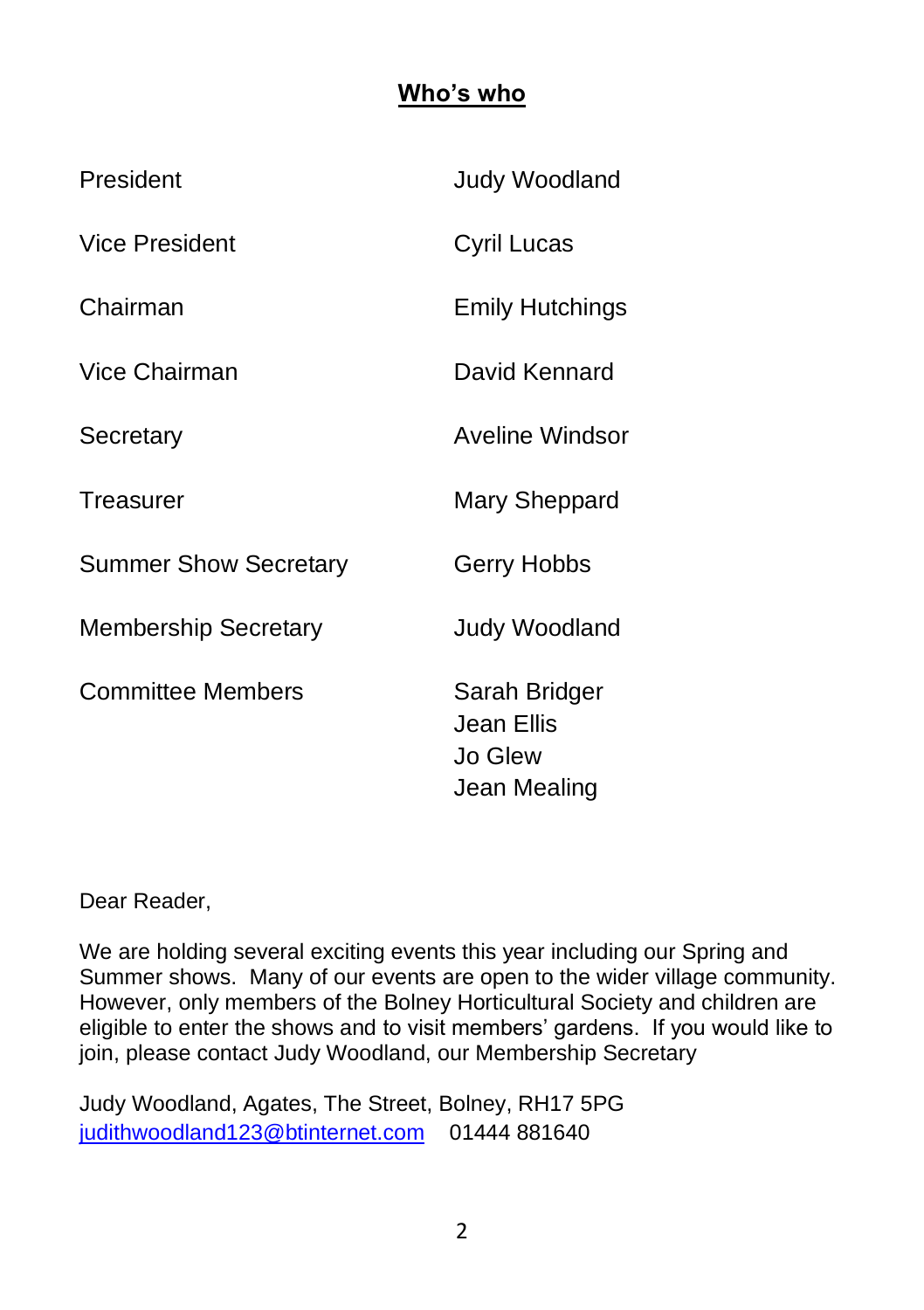# **The Bolney Horticultural Society & Gardening Club**

# **Diary of Events 2022**

| Saturday 15 <sup>th</sup> January | Coffee Morning and Seed Sale<br>10 am to 12 noon, Rawson Hall                       |      |
|-----------------------------------|-------------------------------------------------------------------------------------|------|
| Tuesday 8 <sup>th</sup> March     | Inter-society Quiz, Hosts: Horsham                                                  |      |
| Thursday 10 <sup>th</sup> March   | Visit to Millennium Seed Bank and<br>Wakehurst, 10,00 am                            | p 17 |
| Saturday 19th March               | Spring Show and<br>Presentation by a Garden Designer<br>2 - 5 pm at The Rawson Hall | p 4  |
| Saturday 23rd April               | Plant Sale and Coffee Morning<br>10 am to noon, Rawson Hall                         | p6   |
| Saturday 21 <sup>st</sup> May     | Visit to Birchanger Garden<br>2.00 pm                                               | p 17 |
| Saturday 11 <sup>th</sup> June    | Visit to Wisley, RHS Garden                                                         | p 17 |
| Saturday 25 <sup>th</sup> June    | Village Day<br>2-5 pm, Batchelor's Field                                            |      |
| Friday 15 <sup>th</sup> July      | Visit to Fittleworth House<br>NGS garden, 6.00 pm                                   | p 17 |
| Saturday 20 <sup>th</sup> Aug     | Visit to a member's garden                                                          | p 17 |
| Saturday 10th Sept.               | <b>Summer Show</b><br>To be held in the Rawson Hall                                 | p 7  |
| Saturday 15 <sup>th</sup> October | Cookery Demonstration using home<br>grown produce, Rawson Hall                      | p 17 |
| Friday 18 <sup>th</sup> November  | <b>Annual General Meeting</b><br>Rawson Hall, 8 pm                                  |      |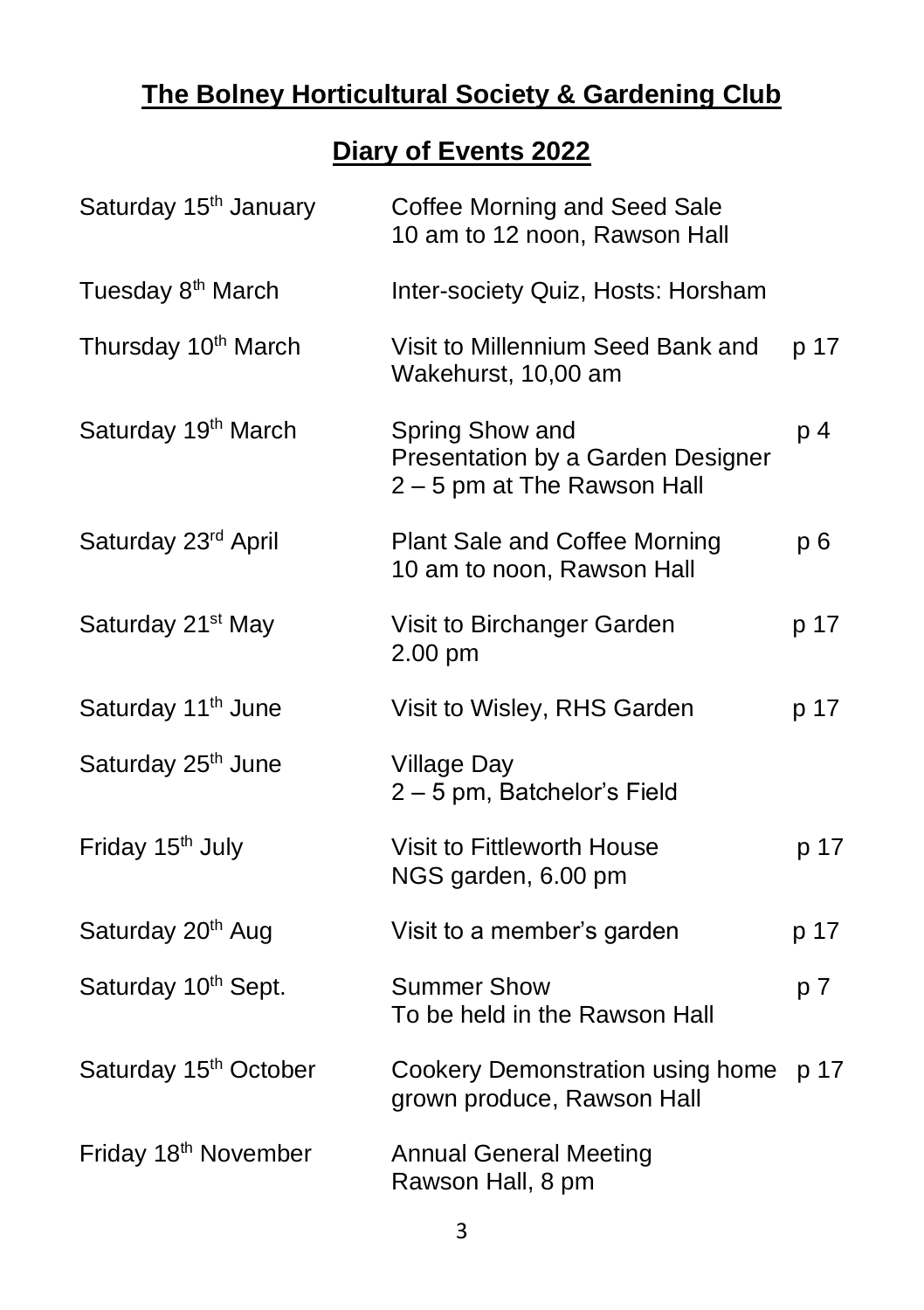# **Spring Show Saturday 19th March 2022 3 pm at The Rawson Hall**

You are invited to join us for the afternoon. Judging will be informal and all members will have the opportunity to ballot for their own choice in each class. Non members are very welcome to attend. An illustrated talk will be given by a garden designer at 3.30 pm. Tea and coffee will be served.

#### **Rules**

- 1. All exhibitors must be members of the Bolney Horticultural Society except for children under 16, who may enter all classes.
- 2. No prior entry forms required.
- 3. No entry fees and no prize money awarded this year.
- 4. Exhibits are to be staged with the exhibitor's number card (collected from the Show Secretary) between 2 pm and 2.45 pm.
- 5. No exhibitor to make more than one entry in each class.
- 6. All exhibits in classes 1-12 inclusive and class 17 must have been grown by the exhibitor. Pot and house plants must have been in the exhibitor's possession for at least three months.
- 7. Only members will be allowed ballot papers; voting will be between 2.45 pm and 3.30 pm.
- 8. All trophies are held until the Spring Show 2023.

#### **Trophies**

*The Stan Watson Trophy: for most points in classes 1-12 The Whitmee Cup: for the most points in classes 13-16 The Nancie Clarke Cup: for the best exhibit in class 17*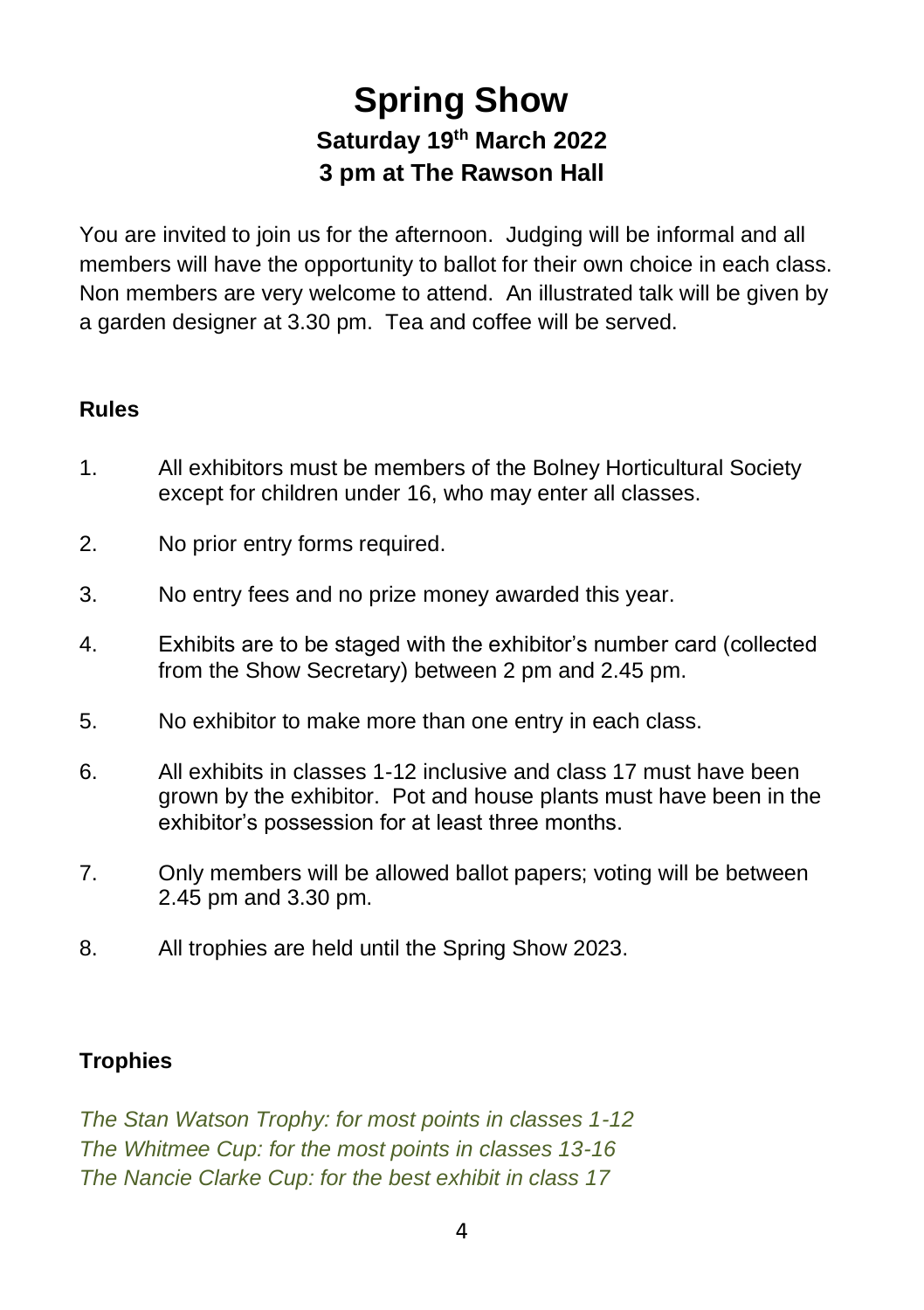# **Spring Show Classes**

#### **Flowers**

Vases are provided for classes 1-10 inclusive

- 1. Daffodil: large trumpet (trumpet at least as long as petals), 3 stems<br>2 Daffodil: double flowered 3 stems
- Daffodil: double flowered, 3 stems
- 3. Daffodil: large cup, cups 1/3 or more of the diameter of the petals, 3 stems
- 4. Daffodil: small cup, cups less than 1/3 diameter of the petals, 3 stems
- 5. Narcissi: multi-headed, 3 stems
- 6. Mixed daffodils and/or narcissi: 7 stems
- 7. One specimen tulip
- 8. Hellebores: 3 blooms floating in a saucer of water
- 9. Muscari: 3 stems<br>10 Any other flower r
- Any other flower not mentioned above: 1- 5 stems
- 11. Flowering tree or shrub: 3 stems, may be mixed
- 12. One pot plant: any size pot





#### **Flower Arrangements**

(see notes on page 22)

- 13 'Springtime': a petite exhibit using natural plant material, with or without accessories *25cm (10 in) maximum height, width and depth*
- 14. 'The Sound of the Sea': a table arrangement featuring natural plant materials, with or without accessories. *Space allowed 35cm (14 in)*
- 15. Flowers in a tankard: Flowers and natural plant materials only
- 16, 'Beauty in a basket': Must include home grown fresh flowers *51 cm (20 in) maximum height, width and depth*
- 17. A vase of flowers: single kind or mixed and one pot plant, *Size of pot not to exceed 18cm (7 in)*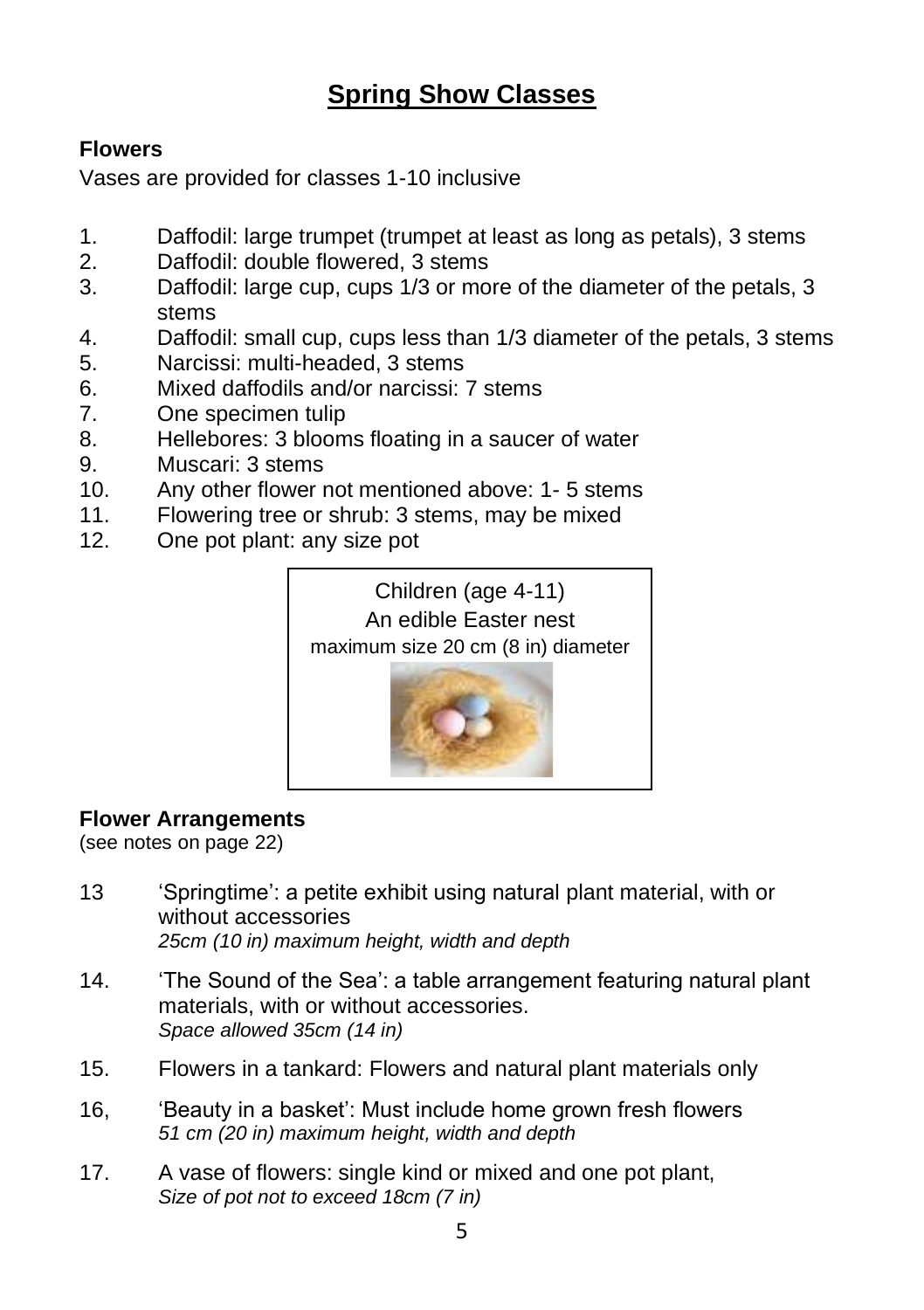# **Plant Sale and Coffee Morning**

# **Saturday 23rd April 10 am to 12 noon The Rawson Hall**

Join us for this fundraising event Bring your spare seedlings and plants Some seeds will also be available



A raffle will be drawn at 11.30

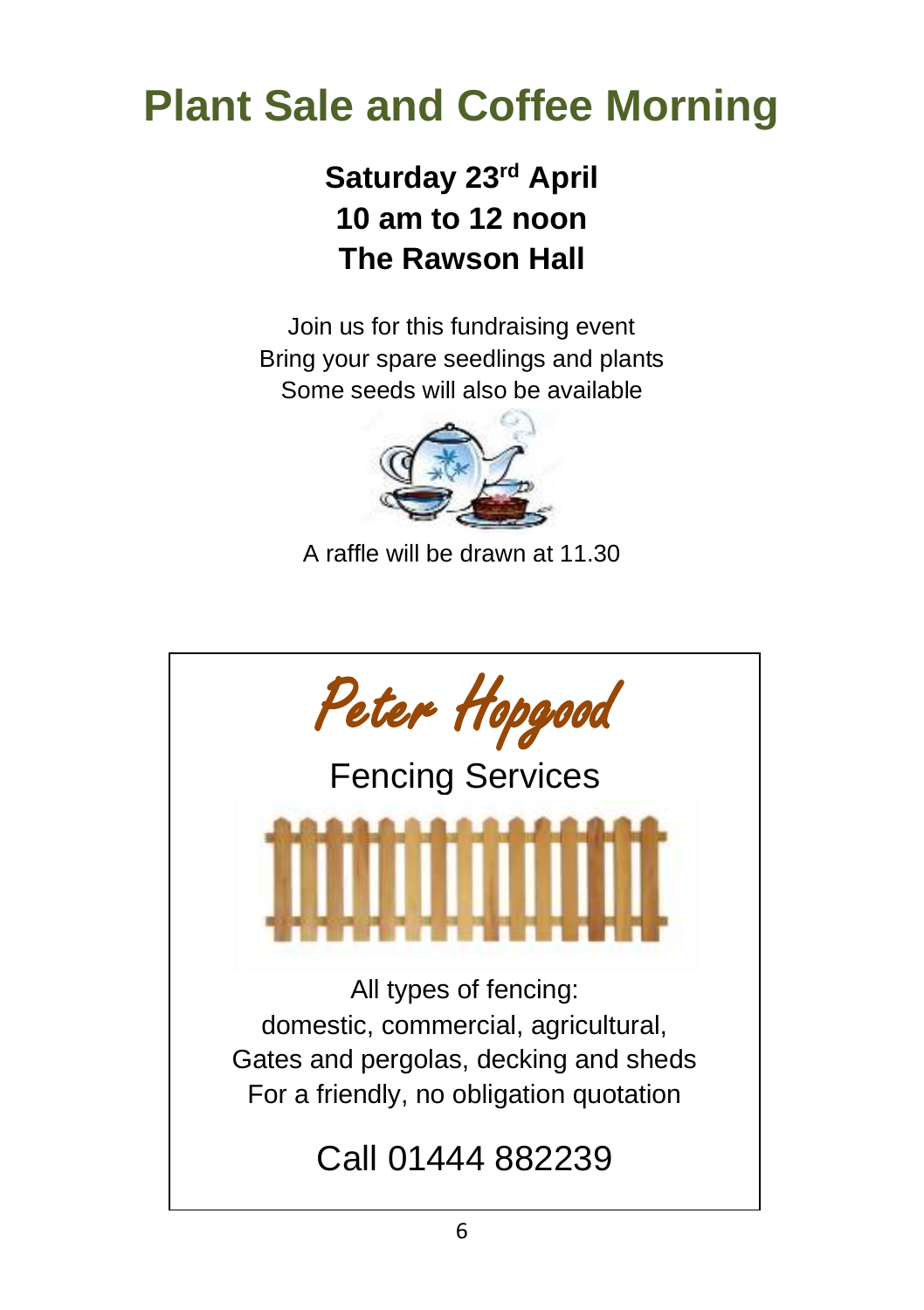# **Summer Show Saturday 10th September 2022 The Rawson Hall**

Open to the public from 14.30

# **The Day**

|       | $09.30 - 10.45$ Exhibits to be staged, exhibitors to leave the hall by 10.45        |
|-------|-------------------------------------------------------------------------------------|
| 11.00 | Judging takes place. No exhibitors except officials will be<br>allowed in the hall. |
| 14.30 | Show opens to the public                                                            |
| 15.30 | Voting closes for children's classes                                                |
| 16.00 | <b>Presentation of Prizes</b>                                                       |
| 16.15 | The drawing of the raffle                                                           |
| 16.30 | All exhibits to be removed from the hall                                            |

# **The Judges**

| Vegetables, Flowers and Pot Plants | Gordon Cooper        |  |  |  |
|------------------------------------|----------------------|--|--|--|
| <b>Floral Art</b>                  | Elsie Chaplin        |  |  |  |
| Cookery                            | Alison Chaston       |  |  |  |
| Photography                        | Robin Wilson         |  |  |  |
| Homecrafts                         | <b>Elsie Chaplin</b> |  |  |  |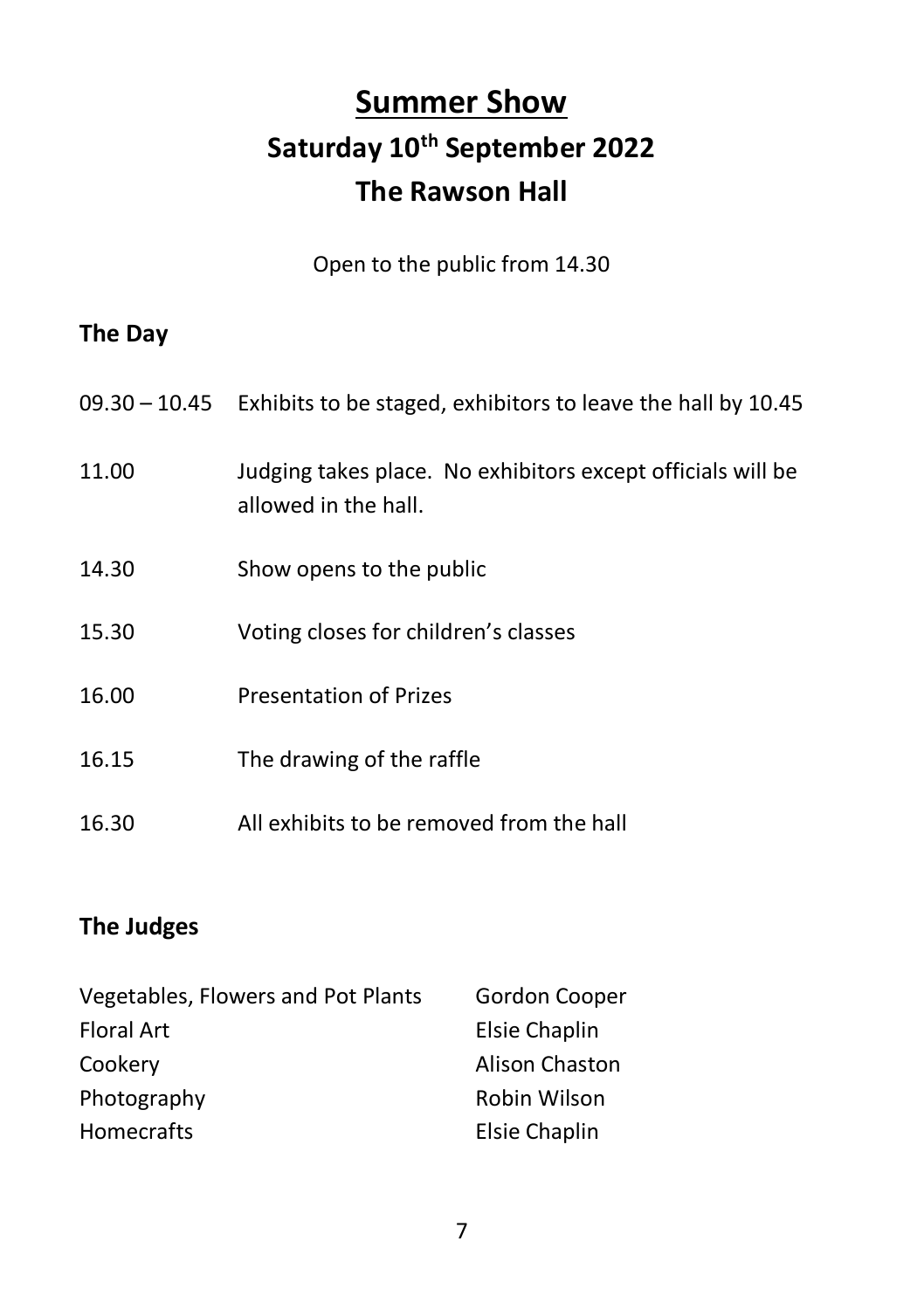# **Summer Show Rules**

- 1. All exhibitors must be members of the Society, except for under 16s who may enter all classes.
- 2. To enter, use the entry form (p 24) and send to Judy Woodland, Agates, The Street, Bolney, RH17 5PG no later than 18:00 on Wednesday 7<sup>th</sup> September. Online entries can be submitted to [bhs@tilgate.co.uk](mailto:bhs@tilgate.co.uk) Late entries cannot be accepted.
- 3. No exhibitor shall have more than one entry per class.
- 4. Exhibits in Sections II, III, V and VI must have been grown by the exhibitor in their own garden or allotment which may be open to scrutiny.
- 5. Any exhibits in Sections I, VIII and IX must be entered in the name of the individual responsible for its production/creation: joint entries in these sections will not be accepted.
- 6. All pot plants must have been in the exhibitor's possession for at least 3 months.
- 7. Exhibits must conform to the guidelines defined in this Yearbook and Schedule; failure to comply with these guidelines will disqualify the exhibit.
- 8. The Horticultural Sections will be conducted in accordance with the rules and standards contained in the Royal Horticultural Society's Show Handbook Revised edition 2016. (Copies are held by Emily and Gerry).
- 9. All exhibits are to be staged between 9.30 and 10.45, ready for judging on the morning of the Show.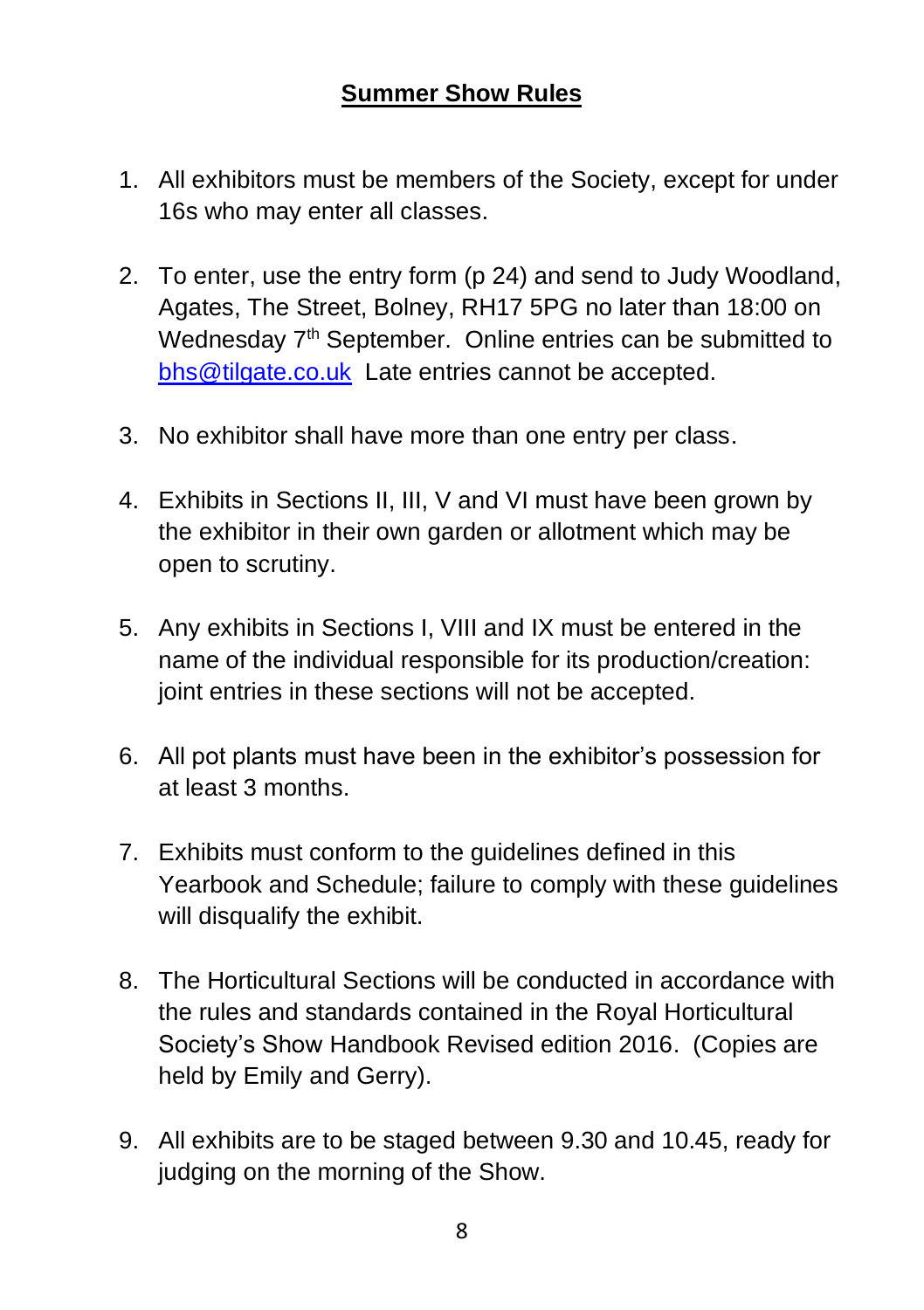- 10. No exhibits may be removed before 16:00. Any exhibits remaining after 17:00 will be distributed at the discretion of the Committee.
- 11. No exhibitors, except officials, will be allowed in the hall while exhibits are being judged.
- 12. The discretion of the judges is final on all matters of quality. Other matters of dispute shall be put in writing, lodged with the Show Secretary by 15:30 on the Show Day for adjudication by the Show Committee.
- 13. Prizes in all classes unless otherwise stated

| 1 <sup>st</sup> | 3 points |
|-----------------|----------|
| 2 <sub>nd</sub> | 2 points |
| 3 <sup>rd</sup> | 1 point  |

14. Prizes shall be awarded at the judge's discretion.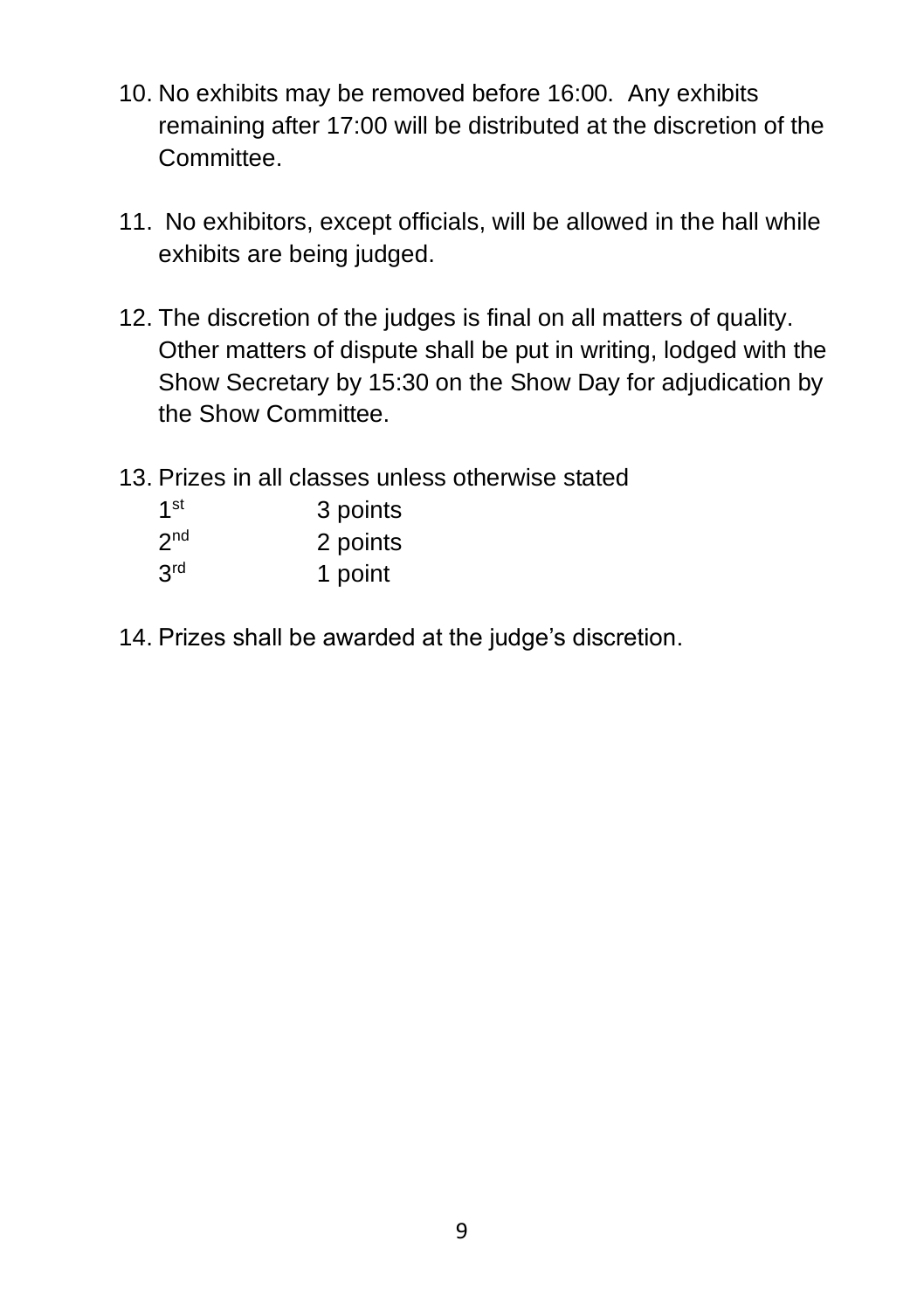# **Trophies**

| Section I           | The Wigan Cup: most points in classes $1 - 3$<br>A miniature Rose Bowl: winner of class 3                                                                                                                                                             |
|---------------------|-------------------------------------------------------------------------------------------------------------------------------------------------------------------------------------------------------------------------------------------------------|
| Section II          | A Challenge Cup: for the most points in this section                                                                                                                                                                                                  |
| Section III         | The Society Rose Bowl: for the most points in this section                                                                                                                                                                                            |
| Section IV          | The Woodland Cup: for the best exhibit in this section                                                                                                                                                                                                |
| Section V           | The Cottage Flower Trophy: for the winner of class 28                                                                                                                                                                                                 |
| Section VI          | The Ivy Kennard Rose Bowl: for the winner of class 29<br>The Bolton Tankard: for the winner of class 30<br>A Challenge Cup: for the winner of class 31<br>A Challenge Cup (Dig for Victory): for the most points in<br>classes 32 -53 in this section |
| Section VII         | The Violet Guinness Cup: for the best exhibit in this section                                                                                                                                                                                         |
| <b>Section VIII</b> | The Colwood Rose Bowl: for the most points in this section                                                                                                                                                                                            |
| Section IX          | Photographic Shield: for the most points in this section                                                                                                                                                                                              |
| Section X           | The Windsor Rose Bowl for the winner in class 71<br>The Burgess Cup for the winner in class 72                                                                                                                                                        |

The President's Cup: for the best horticultural exhibit in the show

The Bolney Horticultural Society Rose Bowl: for the best floral art exhibit in the show

The Royal Horticultural Society's Banksian Medal: for the largest total points in the horticultural classes of the show.

Previous two winners are not eligible for the award. 2021 Jo Glew

*All cups and trophies awarded may be kept for one year.*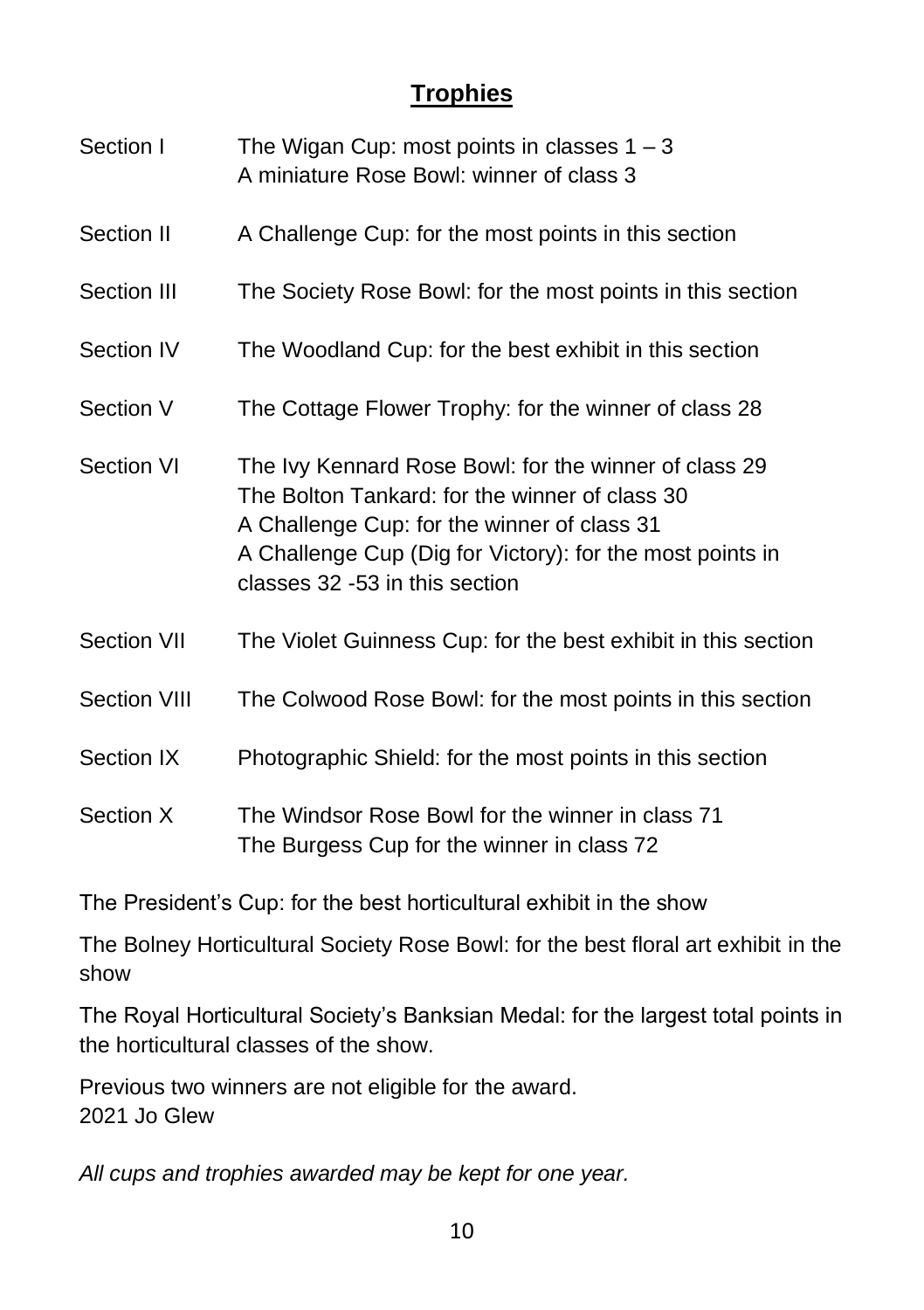### **Summer Show Classes**

#### **Section I: Floral and Decorative Classes**

1. 'Deep Blue Sea' - An all round arrangement primarily in blues and whites: an exhibit featuring natural plant material, with or without accessories.

*Space allowed 18"/460 mm*

- 2. An arrangement of supermarket bunch or bunches of flowers. Additional home grown foliage may be used. No accessories. Must not exceed a total value of £12.00. Receipt to be displayed. *Space allowed 12"/305 mm*
- 3. A miniature exhibit in an egg cup featuring natural plant material, not exceeding 4"/100 mm height, width or depth
- 4. Natural dried flower arrangement. An all round arrangement featuring natural dried plant material with or without accessories. *Space allowed 12"/305 mm*

### **Section II: Flower Classes**

Bikini vases will be provided

- 8. 3 stems of fuchsia (any type or size)
- 9. 5 blooms medium decorative dahlias: may be of mixed varieties (not exceeding 8" /204 mm diameter)
- 10. 5 blooms cactus or semi-cactus dahlias: may be of mixed varieties (not exceeding 8"/204 mm diameter)
- 11. 5 blooms dahlias: any type or size (may be mixed varieties)
- 12. 6 heads of marigolds: may be of mixed varieties. Display blocks provided.
- 13. 5 stems of annual or biennial flowers (one or more varieties)
- 14. Vase of flowers: 3 stems of any one kind not in sections II or III
- 15. Vase of ornamental grasses (6 stems of at least 2 varieties)
- 16. Vase of ornamental foliage (3 stems, may be mixed)
- 17. Vase of mixed home grown garden flowers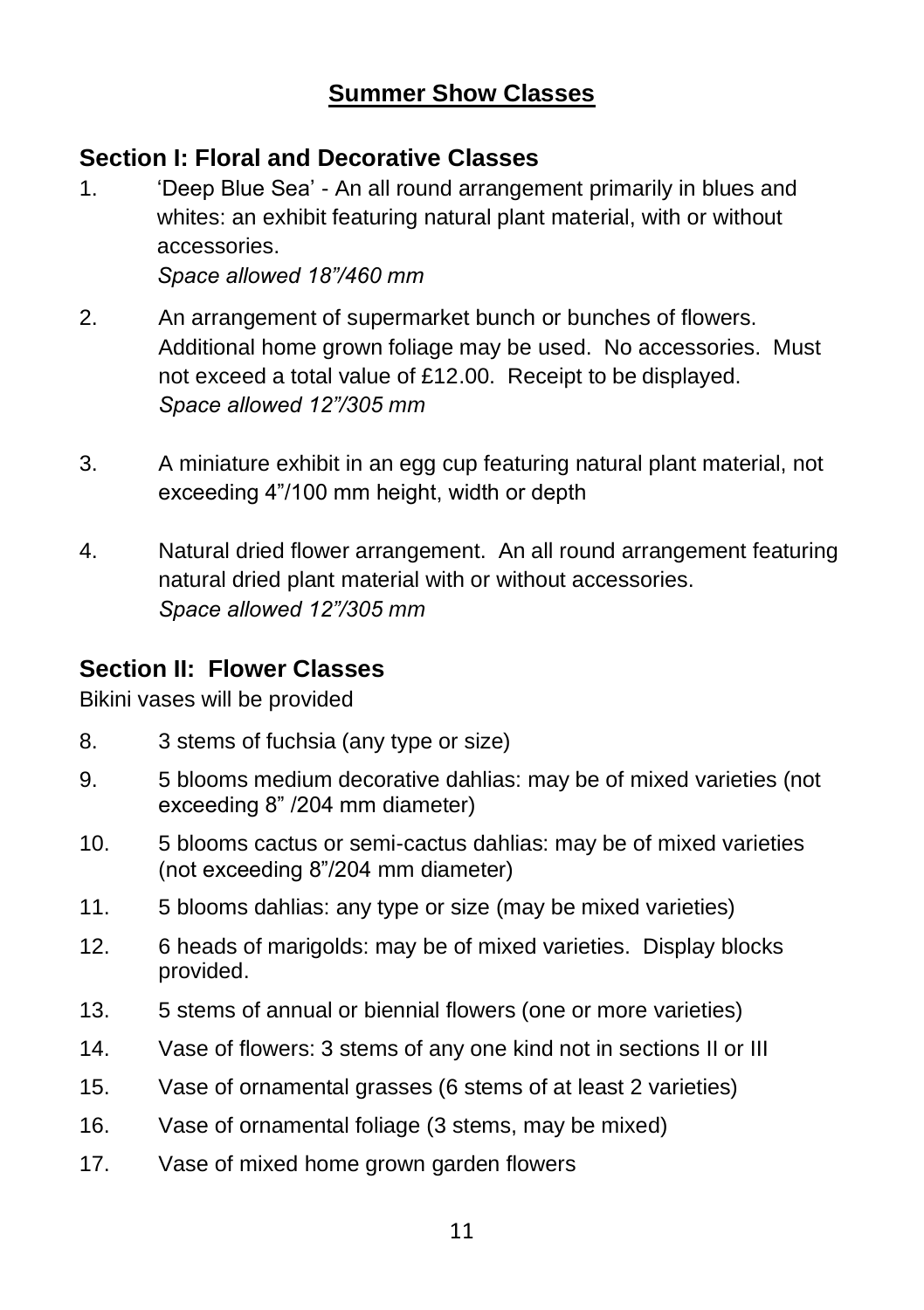# **Section III**

- 18. 1 specimen rose
- 19. 3 rose blooms: one variety
- 20. 5 rose blooms: any variety or varieties
- 21. 3 stems of polyantha or floribunda roses: may be mixed varieties

*The Society Rose Bowl to be presented for the most points in Section III*

# **Section IV: Pot Plants**

- 22. Cacti and/or succulent: one pot or bowl (single or mixed varieties)
- 23. Flowering pot plant: pot size under 5"/127 mm
- 24. Flowering pot plant: pot size 5"/127 mm or over
- 25. Foliage pot plant: pot size under 5"/127 mm
- 26. Foliage pot plant: pot size 5"/127 mm or over
- 27. A pot containing a single variety of herb grown from seed in the last 12 months

*The Woodland Cup to be presented for the best exhibit in Section IV*

# **Section V: Vase of Flowers and One Pot Plant**

28. A vase of flowers and one pot plant: flowers may be mixed or of one kind, plus one pot plant of your choice.

*The Cottage Flower Trophy to be presented to the winner of Class 28*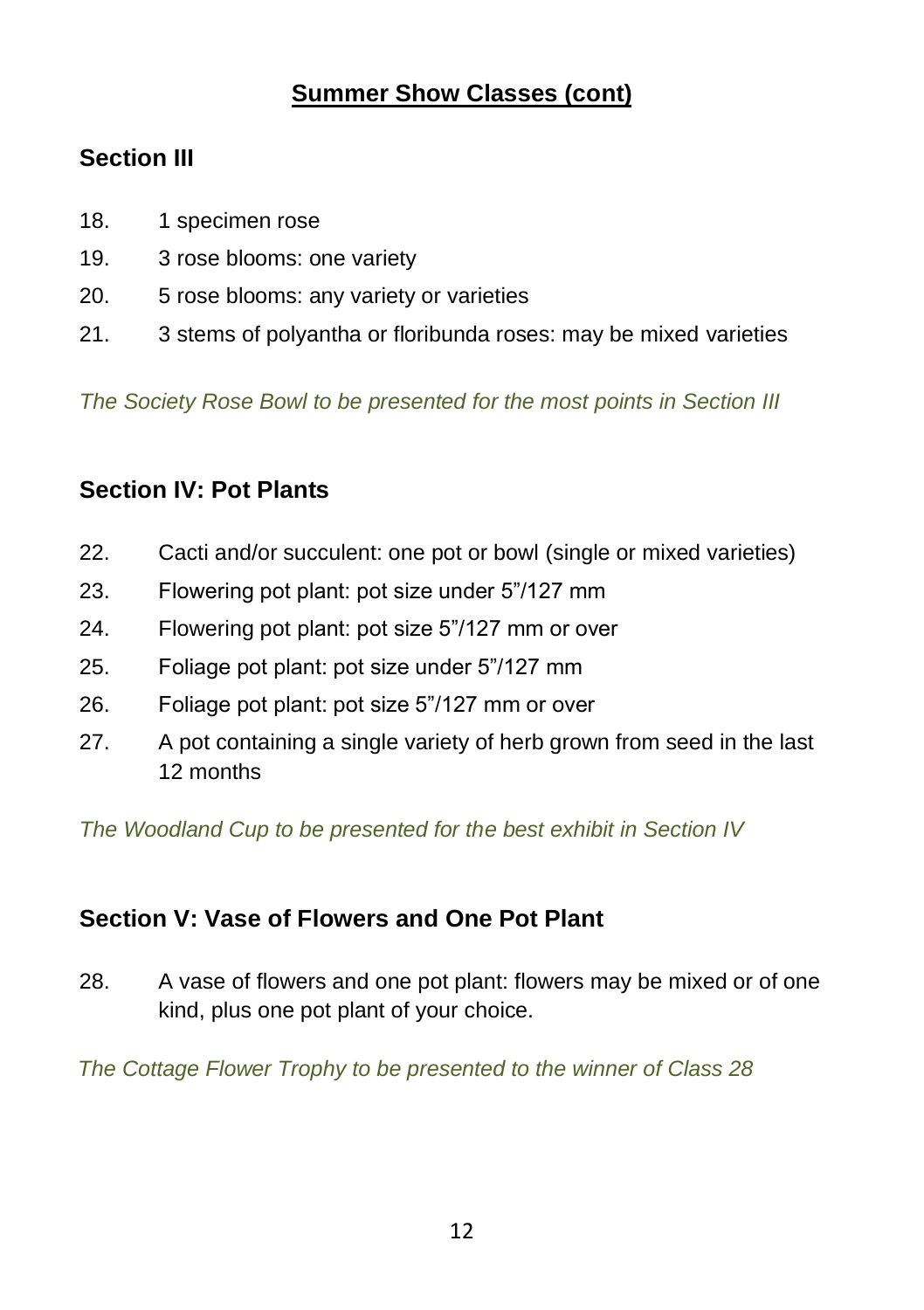# **Section VI: Vegetables**

29. Collection of vegetables: 5 distinct kinds to be judged on points. The following define the number of vegetables in the collection: 3 turnips, 2 cabbages, 2 cauliflowers, 2 parsnips, 3 leeks, any other vegetables as individual classes (see RHS Show Handbook as reference, Copies held by Emily and Gerry) *Space allowed 30"/ 760 mm length of table*

Points in this class:

| 1 <sup>st</sup> | 15 points |
|-----------------|-----------|
| 2 <sub>nd</sub> | 10 points |
| 3 <sup>rd</sup> | 5 points  |

#### *The Ivy Kennard Rose Bowl to be presented to the winner of class 29*

30. Housewife's choice: 4 kinds of fruit and/or vegetable – tray or basket permissible. Numbers of kinds as individual classes. (see RHS Show Handbook as reference, Copies held by Emily and Gerry) *Space allowed 24"/ 610 mm length of table*

Points in this class:

- $1<sup>st</sup>$ 12 points
- $2<sub>nd</sub>$ 8 points
- $3<sup>rd</sup>$ 4 points

### *The Bolton Tankard to be presented to the winner of class 30*

31. 1 vase of flowers and 3 kinds of vegetables chosen from the following: 3 stems from bulbs, corms, tubers or rhizomes or

9 annuals (may be mixed) plus:

6 runner beans, 3 carrots, 3 onions, 4 potatoes, 1 cabbage,

1 cauliflower, 6 French beans and 5 tomatoes (any variety)

*Space allowed 18"/ 456 mm length of table. Tray permitted.*

Points in this class:

- 1<sup>st</sup> 12 points
- $2<sub>nd</sub>$ 8 points
- 3rd 4 points

### *A Challenge Cup to be presented to the winner of class 31*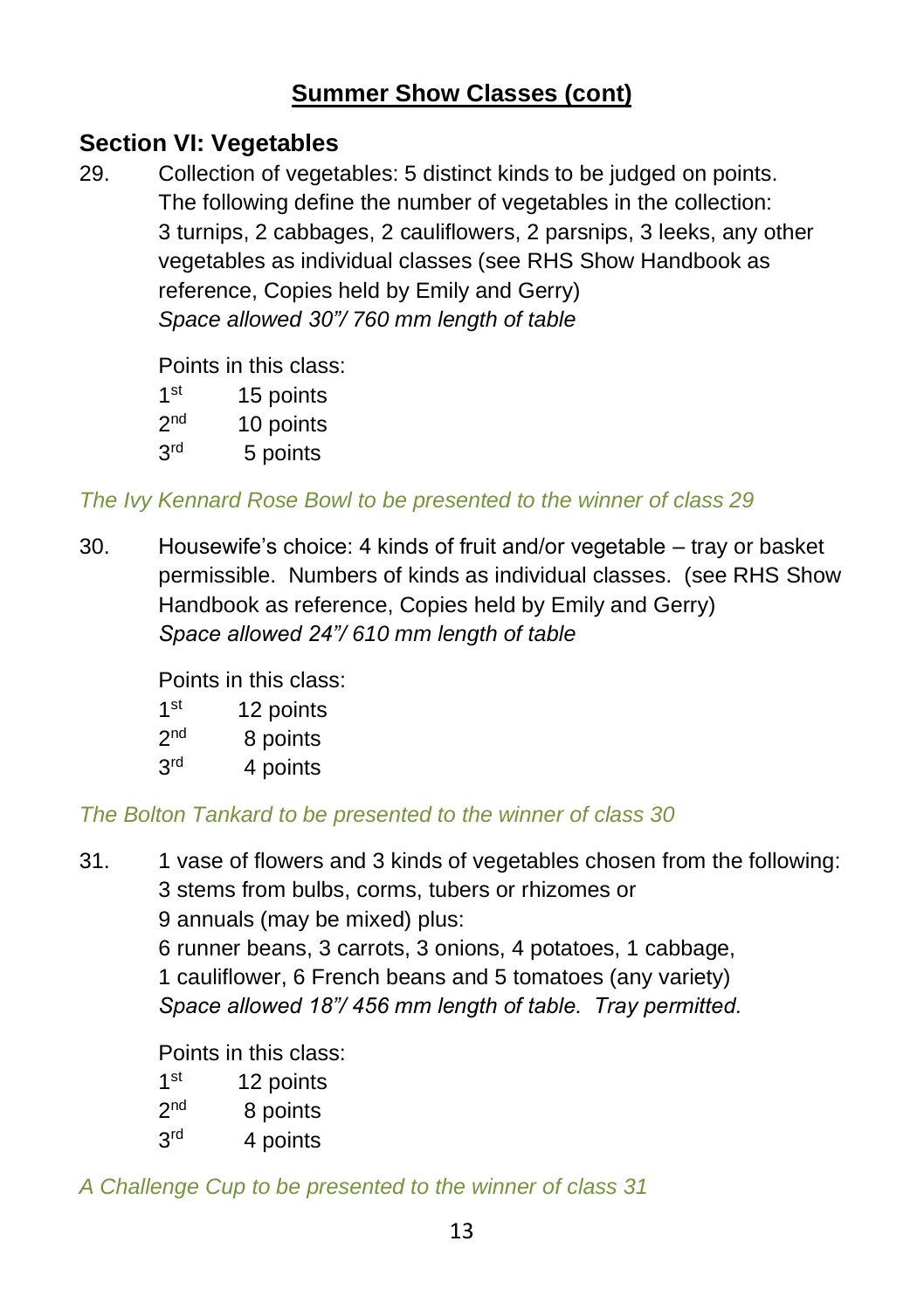### **Section VI: Vegetables**

- 32. Runner beans: 6 pods
- 33. Beet: 4 of any one kind
- 34: Salad leaves in a bag minimum of 2 varieties
- 35. Pods of French beans: 6 pods, can be climbing beans
- 36. Shallots: 5 of any one kind
- 37. Carrots: 3 of any one kind
- 38. Potatoes: 4 of any one kind
- 39. A vase of spinach, spinach beet, chard or kale
- 40. Cucumbers: 2 of any one kind
- 41. Tomatoes: 3 of any one kind larger than 35 mm in diameter
- 42. Tomatoes: 6 small-fruited, not to exceed 35 mm in diameter
- 43. Courgettes: 3 of any one kind
- 44. Onions: less than 250g, 4 of any one kind (scales will be provided)
- 45. Onions greater than 250g, 4 of any one kind (scales will be provided)
- 46. Specimen vegetables: 3 distinct kinds 1 of each
- 47. Any vegetable not having a class of its own in this section. For numbers, refer to RHS Handbook (Emily and Gerry have copies)
- 48. A collection of 4 named herbs: 4 bunches to fill 4 small containers
- 49. Heaviest Candy Roaster Squash
- 50 Longest runner bean
- 51 Dish of soft fruit: 8 of one variety
- 52. Dish of stone fruit: 5 of one variety
- 53. Any other fruit not having a class of its own in this section (for numbers, refer to RHS Show Handbook, ask Emily or Gerry)

*A Challenge Cup (Dig for Victory) for the most points in classes 32 - 53*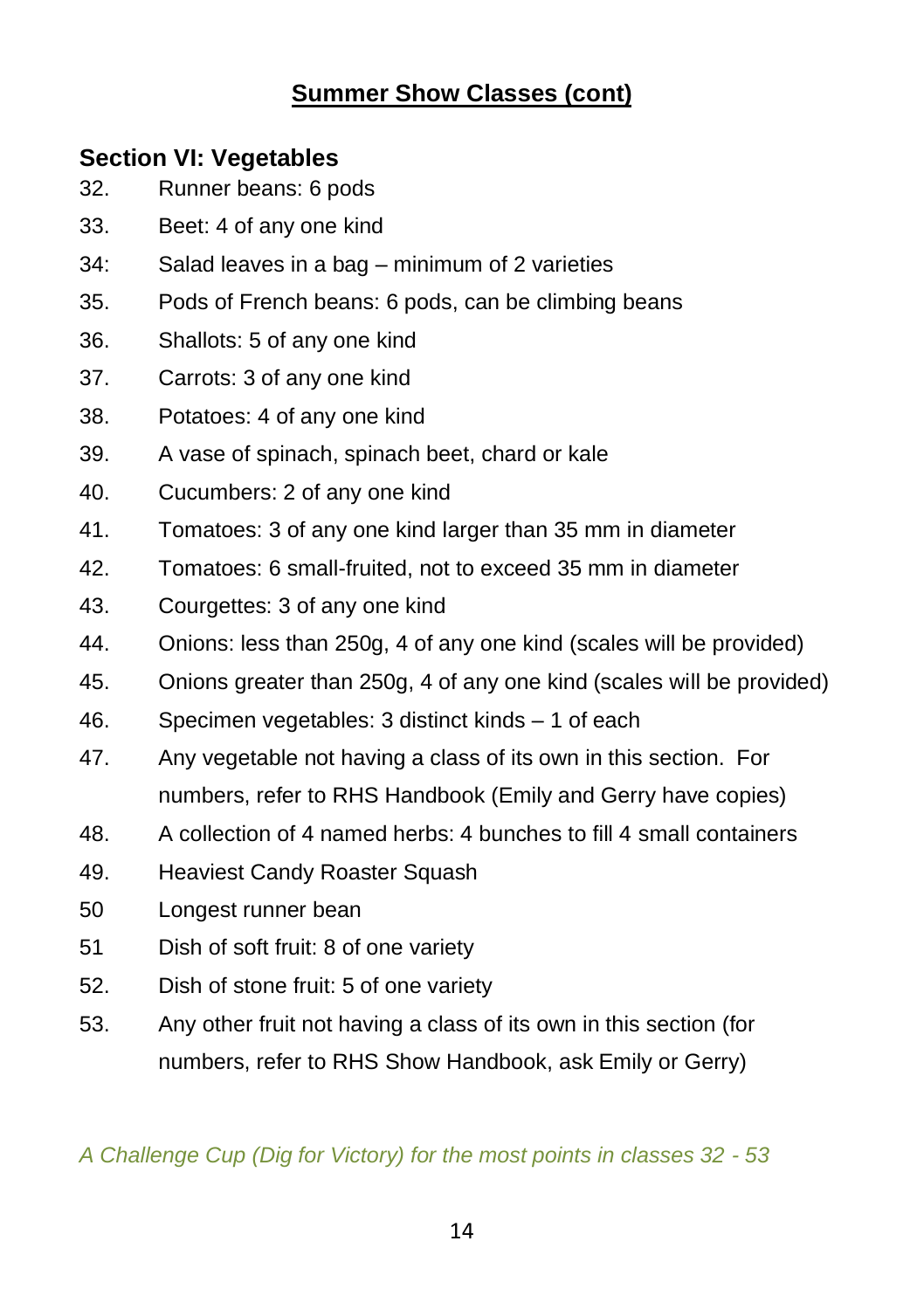Bring your wonkiest vegetable for us to see

# **Section VII: Children's Classes**

- 54. Age 4 7 : Create a picture using fruit, vegetables and seeds on a plate (maximum 315 mm /12" diameter)
- 55. Age 8 11: A vase of 3 blooms of sunflowers (grown from seed)

People's Choice for Children's Entries

*The Violet Guinness Cup to be presented for the best exhibit in Section VII*

#### **Section VIII: Cooking**

- 56. A pot of marmalade
- 57. A pot of jam
- 58. A jar of chutney
- 59. 3 round shortbread biscuits
- 60. 3 cheese straws
- 61 3 chocolate brownies
- 62. 3 plain scones
- 63 A treacle tart
- 64. Crunchy top lemon cake (see recipe on p 23 )

*The Colwood Rose Bowl to be presented for the most points in Section VIII*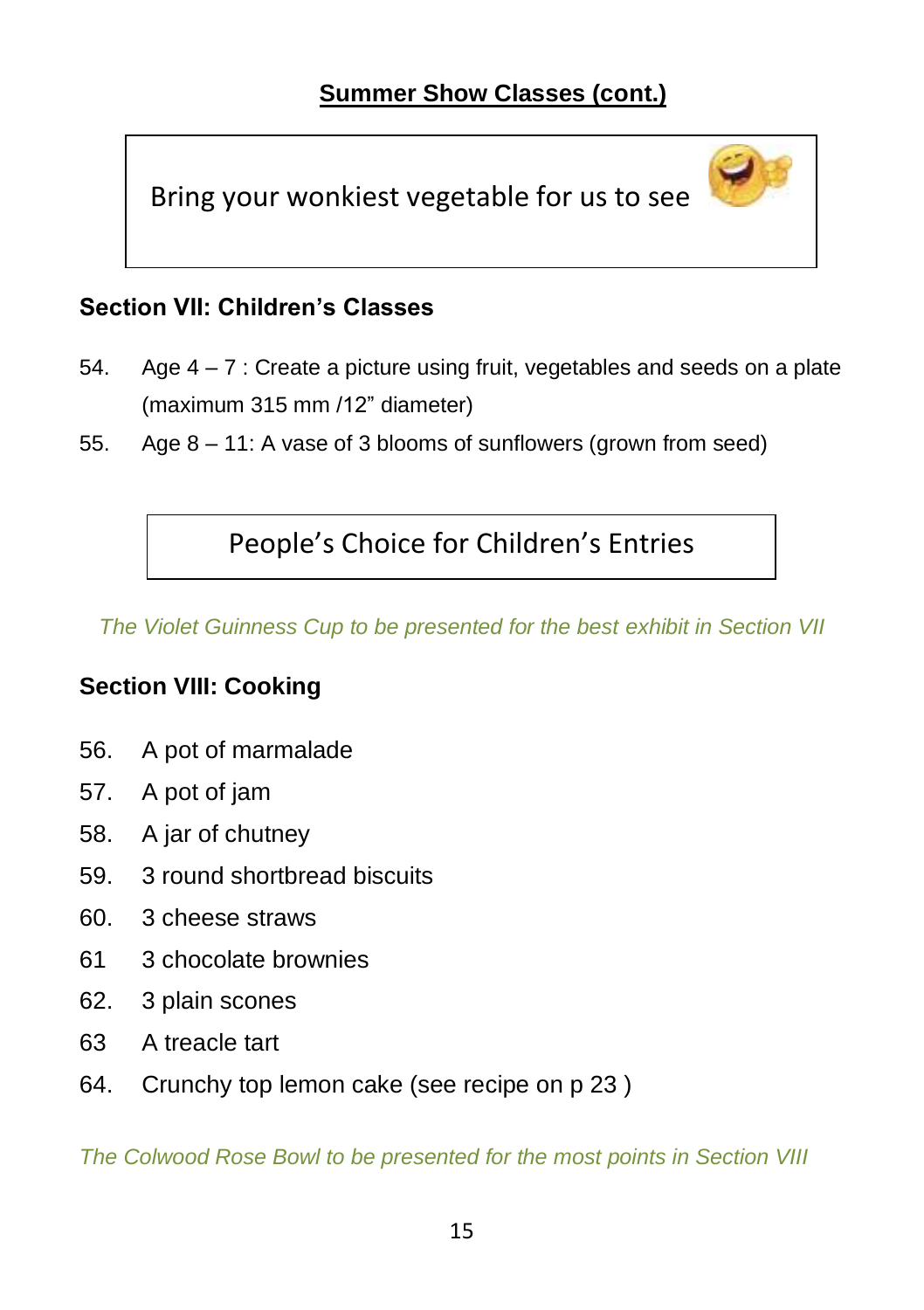# **Section IX: Photographic Prints**

Each exhibit to consist of a print mounted on card. The mount should not exceed 12" x 10" (315 mm x 254 mm). Exhibits should be from film medium or non-enhanced digital.

# **Rules**

The picture must fit the title (not two birds if only one named). Photos will be judged on observation, interest and composition. Simple processing and subtle colour changing acceptable (not enhanced).

No over processing of photos.

- 65. My Bicycle
- 66. Lines
- 67. Leaves (close up)
- 68. Night Sky
- 69. Winter dawn
- 70. Colourful Border

*The Photographic Shield to be presented for the most points in Section IX*

# **Section X: Home Crafts**

Each exhibit to have been made by the exhibitor.

- 71. A textile article
- 72. An article using wood or metal

*The Windsor Rose Bowl will be awarded for the best exhibit in Class 71 The Burgess Cup to be awarded for the best exhibit in Class 72.*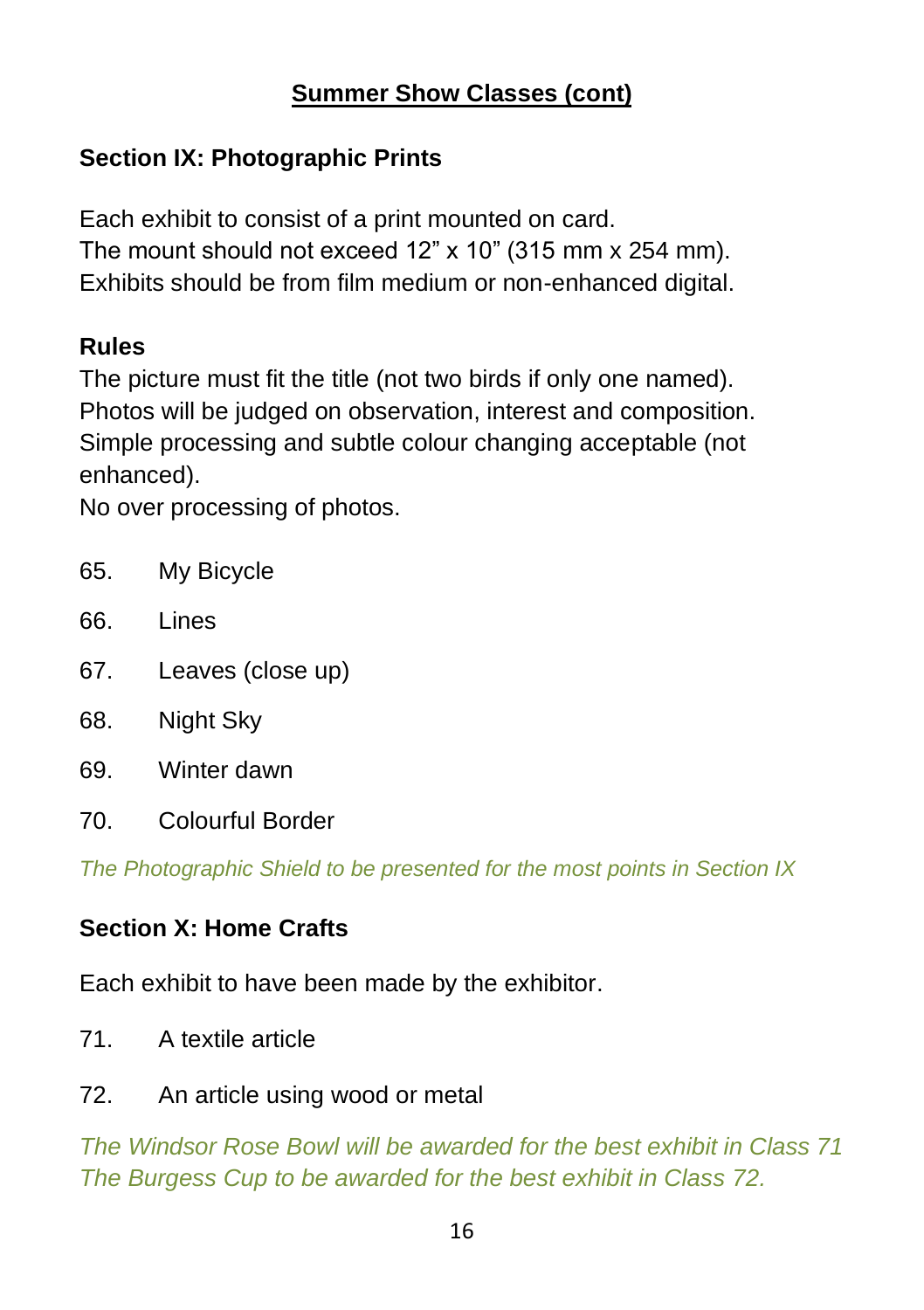#### **Visit to Millennium Seed Bank and Wakehurst Thursday 10th March at 10.00 am**

A teacher/guide will explain the work behind the scenes in the morning and you will be free to explore the gardens for the rest of the afternoon.

#### **Visit to Birchanger Garden RH17 6JY Saturday 21st May at 2pm**

Birchanger is a private 7 acre woodland garden with many trees, rhododendrons, azaleas and camellias. There are 2 substantial water features. Dogs on short leads are allowed. Entry £5 (children free)

#### **Visit to Wisley RHS Garden, GU23 6QB Saturday 11th June 2022 at 11:00**

Vast garden including a glasshouse with 3 climatic zones, a learning space and a Growing Lab. Packed with horticultural inspiration for all seasons. Free group entry. Guided walk (£3) and afternoon tea (£6.50) are optional extras.

#### **Visit to Fittleworth House, RH20 1JH Friday 15th July 2022 at 6.00pm**

A country garden with a walled kitchen garden, mixed flower borders, a wild garden and pond, a stream and a rock garden. Guided walk with Head Gardener; tea, wine and nibbles will be provided (£5.50).

#### **Visit to a Member's Garden Open exclusively to members August 20th**

A large garden with mature and specimen trees from the late 1800s, formal parterre, herbaceous border, rose and herb gardens. Water features, statues and gazebos. Look out for more details nearer the time.

#### **Cookery Demonstration Rawson Hall, Saturday 15th October 10.30 – 12 noon**

Emily will be giving us lots of inspirational ideas for using fresh produce in this cookery demonstration.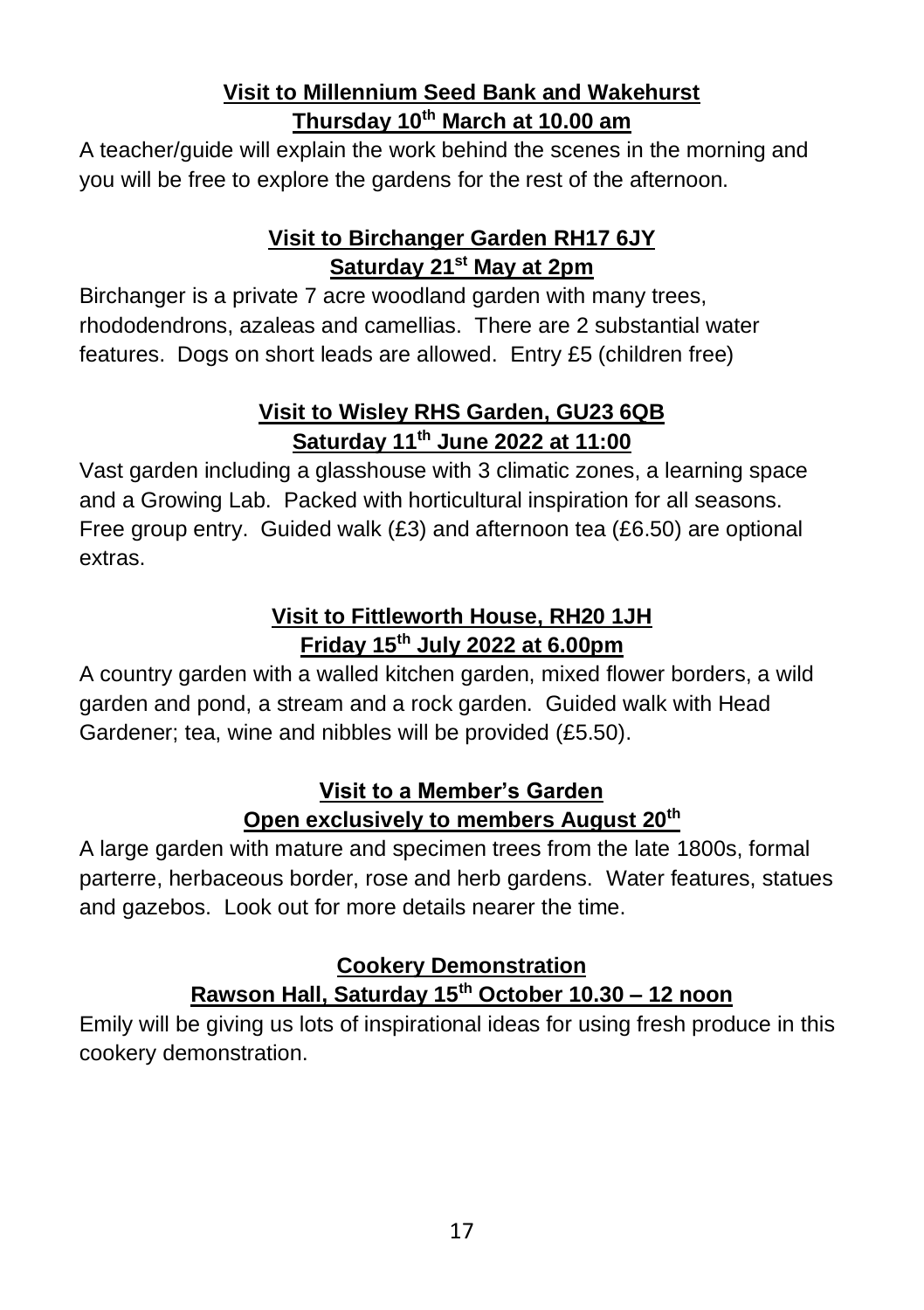# **Hints to Exhibitors**

Read the schedule criteria carefully. If a number, size or weight is specified, ensure your entry complies.

Where several items are specified in a single entry, aim for uniform size and appearance.

All exhibits should be clean. Wash root vegetables but do not scrape or brush.

**Beetroot, carrots** and **parsnips** should be displayed with foliage, cut to approximately 75mm.

Stage uniform **tomatoes** with fresh calyces uppermost on a plate.

**Runner beans** and **French beans** should have stalks attached.

Wash and trim roots of **onions** and **shallots** to the basal plate.

**Onions** should have their tops neatly tied with raffia or string.

**Shallots** should be displayed on a pile of dry sand on a plate.

Display **sweetcorn** with a quarter of the grain exposed by pulling down sharply from the tip to the base.

**Apples** and similar shaped fruits should be staged with the eye uppermost.

Most **pears,** pear shaped **quinces and figs** are best arranged around the perimeter of the plate with the stalks towards the centre.

**Berries**, excluding blueberries, look most attractive if placed in lines. The stalks and calyces should look green and fresh and all point one way.

**Grapes** should be in a bunch with approximately 50 mm stalk (grown outdoors) or with a piece of lateral shoot on either side of the stalk (grown in a glasshouse).

Cut flowers on the Thursday evening before the show and stand the stems in deep water in a cool place.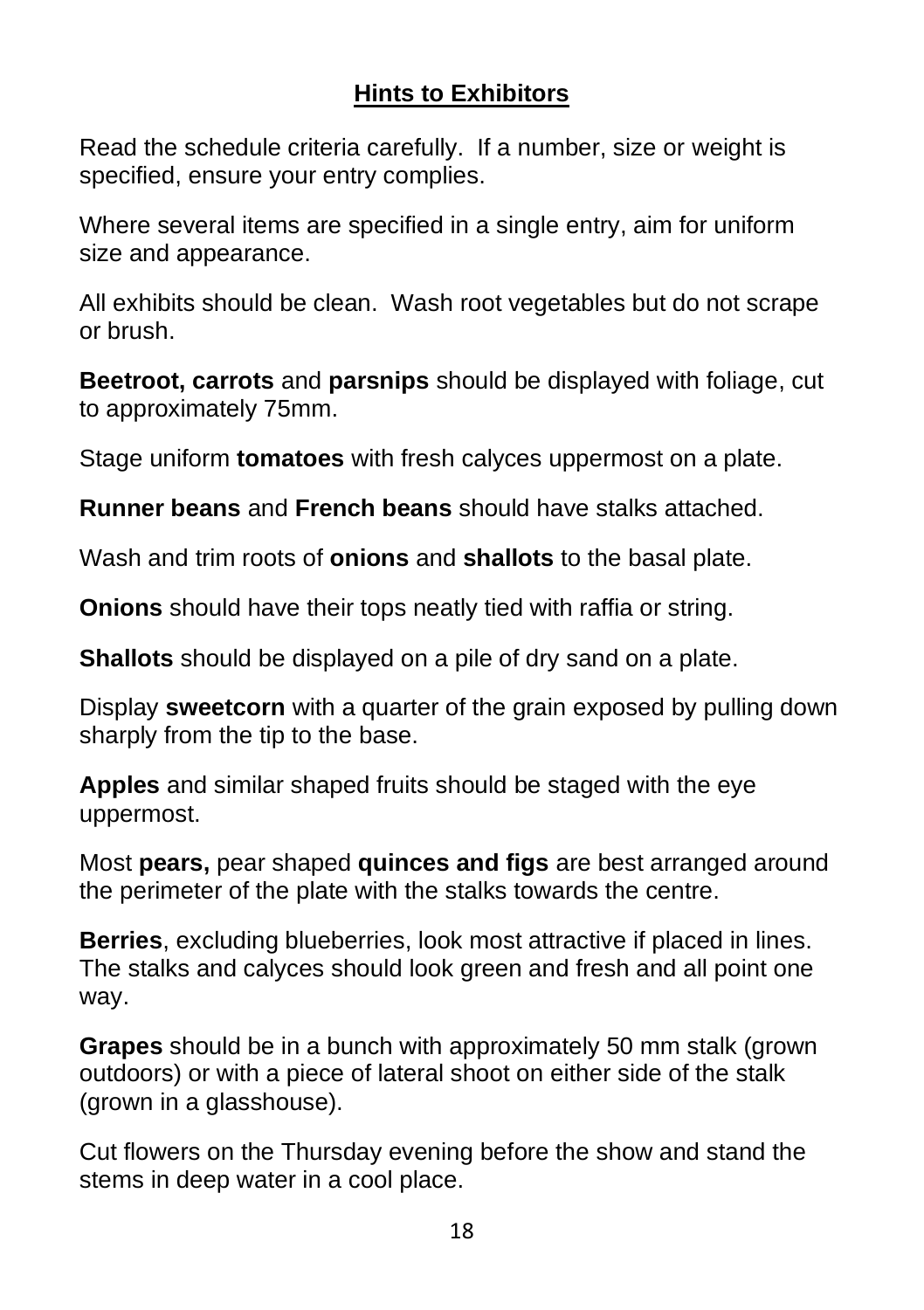If necessary to slow down opening of flowers, keep them in the fridge.

Choose a vase to allow the flowers to stand approximately 1½ times the height of the vase.

Check your floral art exhibit measurements are compliant when staging.

Try not to let the 'mechanics' be visible in any floral art exhibit.

Before turning cakes out of tins, place a clean tea towel over the rack to ensure that the wire marks are not visible on the cakes.

All food should be covered with a transparent cover.

Jam jars should be clear glass with no trademarks. Include the date when made on the label.

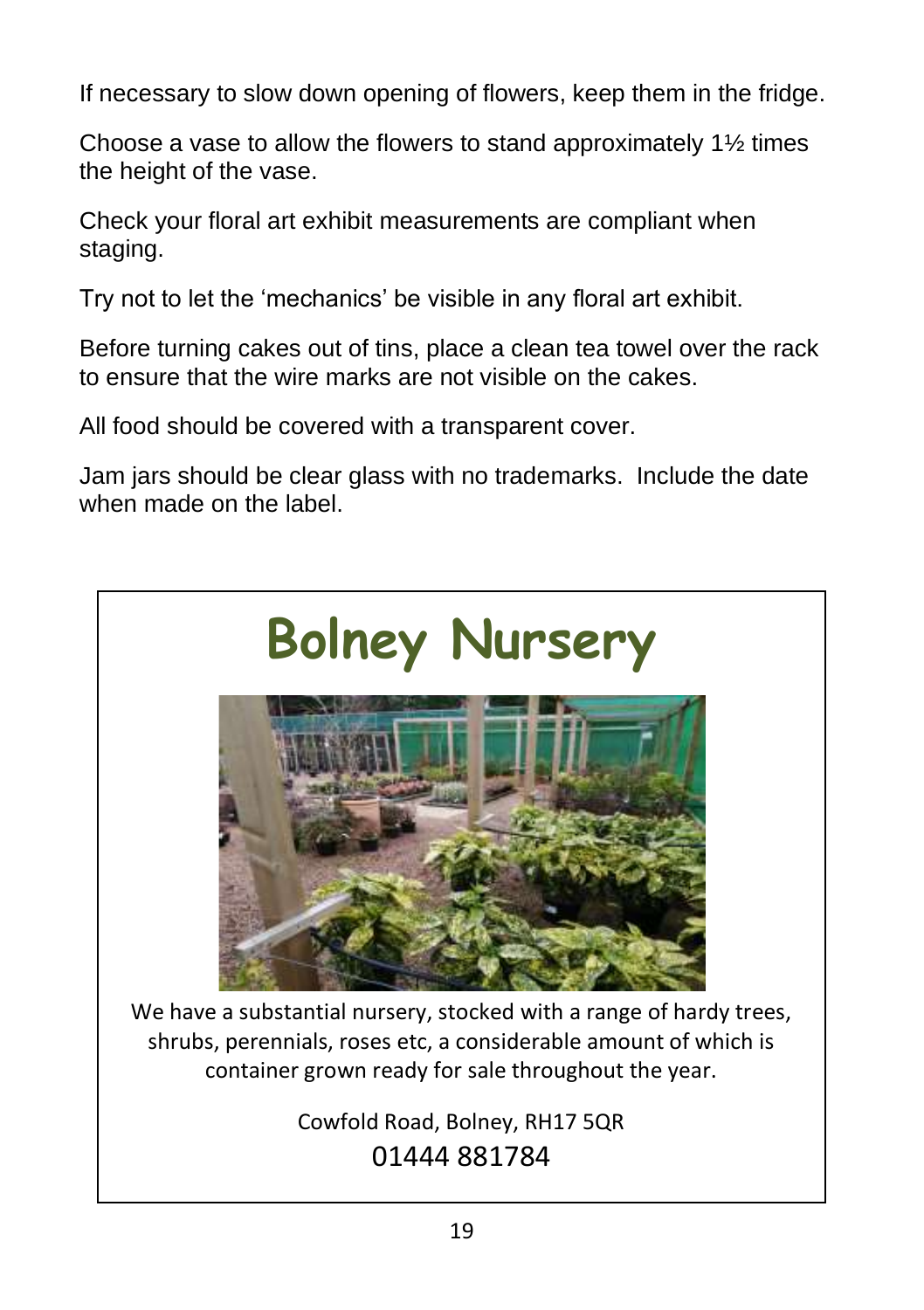# **Extracts from the Horticultural Show Handbook: 8th Edition 2016**

#### **The preparation and presentation of produce at shows**

All exhibits should be staged as attractively as possible in accordance with the rules and schedule. In close competition, arrangement may be the deciding factor as this may favourably influence the judges. Always take a few extra specimens to the show in case of accident, and when you have finished staging, check the exhibit is well finished and conforms to the show schedule.

#### **The preparation and presentation of flowers**

Starting 2 or 3 weeks before a show, keep the soil moist by giving generous quantities of water at each application, especially if the weather is hot and dry. In many cases, the removal of unwanted, weak side shoots or buds will aid development of the central or main flowers. If possible, and permissible under the schedule, protect blooms such as asters, chrysanthemums, dahlias, gladioli and lilies to prevent spotting caused by heavy rain, hail damage or splashing from the soil.

**Cutting** The ideal time to cut flowers is in the evening (or early morning if that is not possible). Flowers should be cut with as much stem as possible, making a slanting cut to assist the uptake of water. It is better for this to be done overnight if possible, and then the container of flowers should be placed in a cool, dark room.

**Staging** Fill each exhibition vase with fresh water prior to staging. Stage each vase carefully, ensuring that the stem is neither too long nor too short and that damaged leaves are removed. Blooms should all face the same direction unless an 'all round effect' is required by the class.

**Pot Plants** 'All round effect' is important in most pot plants and plants should be turned every few days. If necessary, flowers and leaves should be gently 'teased' out so that the plant is displayed at its best. Any damaged foliage or flowers can be carefully removed.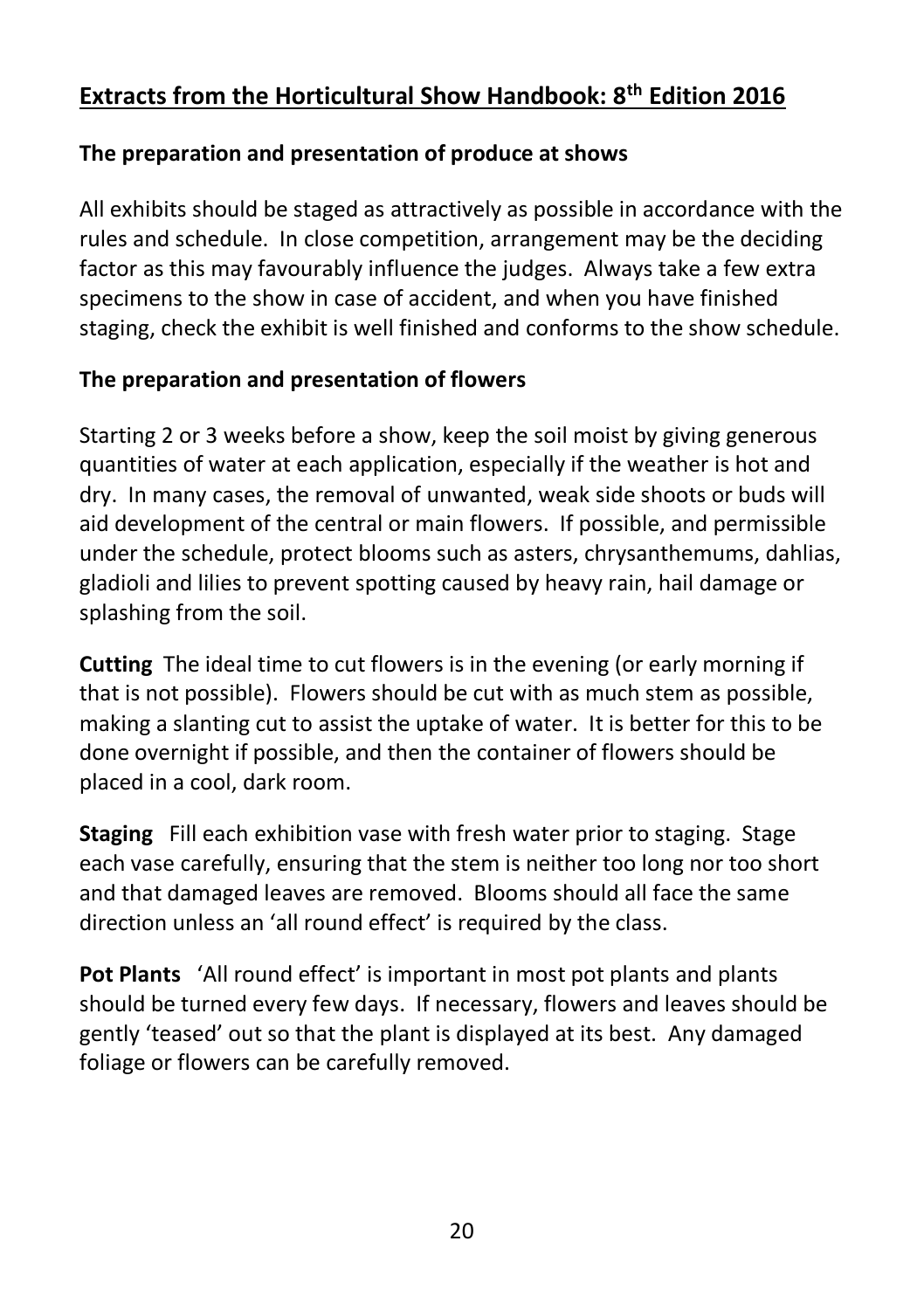## **The preparation and presentation of vegetables**

All vegetables should be properly prepared for showing. Before handling, it is suggested that the exhibitor's fingernails are trimmed to prevent damage to the produce. **Root vegetables** should be carefully washed to remove soil but in no circumstances should oils or similar substances be applied in an attempt to enhance their appearance. Wash with a soft cloth and plenty of water: brushing will damage the skin and spoil the appearance of the exhibit. Retain the natural 'bloom' whenever possible. Most vegetables should be given a thorough watering before harvesting for the show and should be handled carefully during preparation. **Parsnips and carrots** should have the soil or growing medium soaked at the time of lifting to minimise damage to the root.

Vegetables should be staged as attractively as possible on plates or direct on the table in a 'wheel' formation, e.g. peas: in rows, e.g. runner beans: or in pyramidal form, e.g. carrots.

**Beans and peas** should be carefully cut off the vine with scissors leaving some stalk attached. Exhibit fresh pods of uniform colour. Stage a uniform sized exhibit with pods arranged on a plate or directly on a bench; in a line with the tall ends facing the front.

**Root vegetables** must have the leaves cut so that approximately 75mm (3") of leaf stalk remains, which should be neatly tied. Exhibitors should be aware that certain root vegetables might be cut to determine internal quality.

**Beetroot**: Select roots of even size: for round beetroot, between 50 and 70 mm diameter. Avoid specimens with poor skin colour at the base of the root or which do not have a single small tap root. Small side shoots should be removed. Take care in washing as all marks will show up clearly after a few hours.

**Kale, spinach, chard**: Defer gathering until the last possible moment to retain turgidity and so that there is as little delay as possible before staging. Leaves should be complete with a neatly trimmed stalk. Display in a vase with water.

For specialist advice on growing vegetables, refer to National Vegetable Society. [www.nvs.org.uk](http://www.nvs.org.uk/)

The RHS Show handbook is available for reference. Please ask Emily or Gerry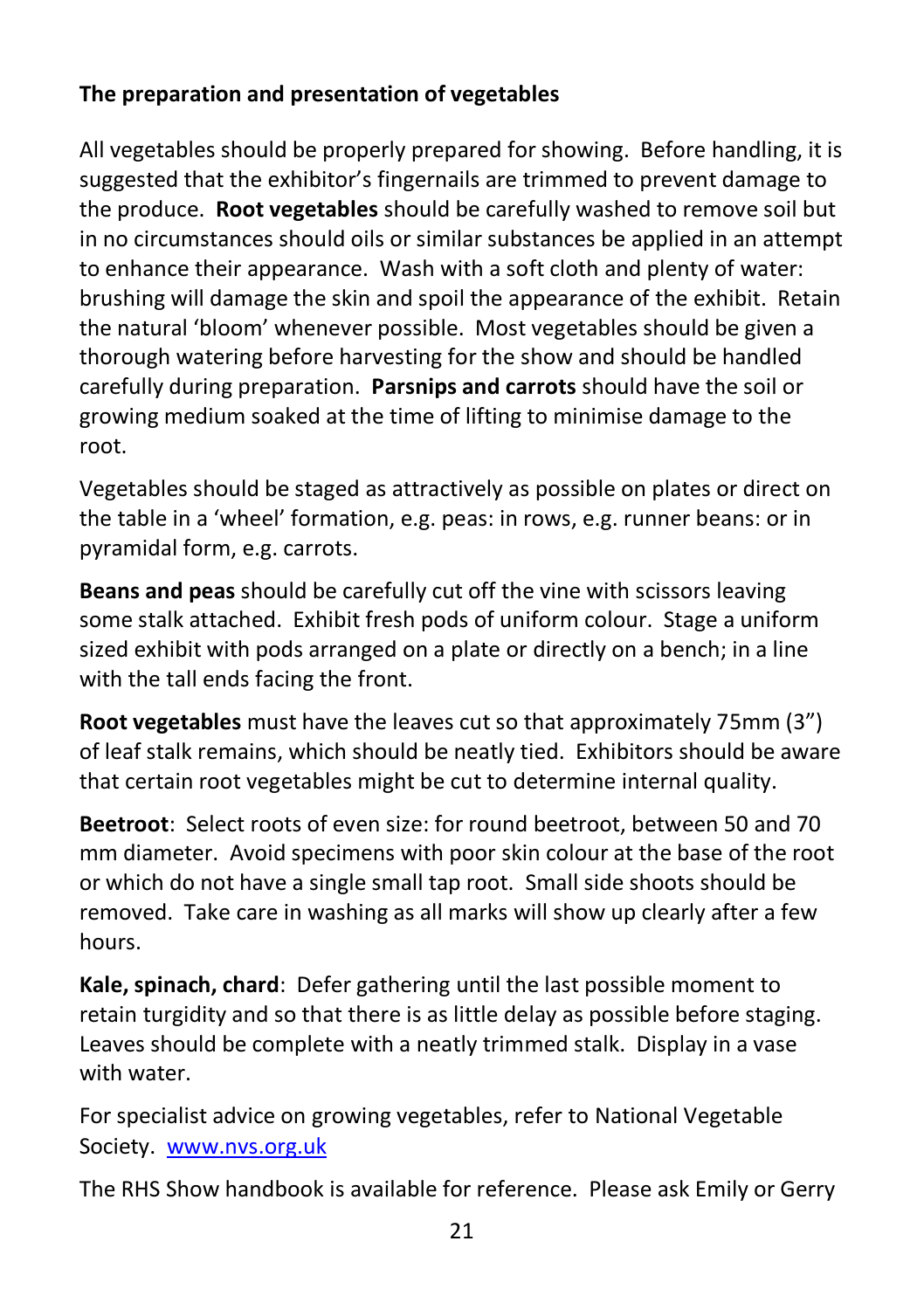### **Notes for Floral and Decorative Classes**

**Exhibit:** Composed of natural plant material, with or without accessories. Backgrounds, bases, containers, drapes, exhibit titles and mechanics may be included, unless otherwise stated.

**Natural Plant material:** Any vegetable matter including fresh, dried, garden, wild, or made-up plant material flowers, foliage, fruit, fungi, vegetables and seaweed.

**Fresh plant material:** Living plants or material cut from living plants

**Dried plant material:** Any dried, preserved, bleached, skeletonised, or madeup plant material including basket cane, raffia, seed pods, sisal and spathes.

**Foliage:** Leaves of any plant. Unopened buds not showing petal colour are acceptable. Flowerless bracts of any plant are acceptable as foliage, but should not predominate in exhibits required to feature foliage.

**Accessories:** Anything other than plant material used as part of the exhibits, except bases, containers and drapes. They should make a valid contribution to the interpretation of the class title and the design. They should be well incorporated and not predominate over the plant material.

**Sizing:** Exhibits must not exceed any stated size

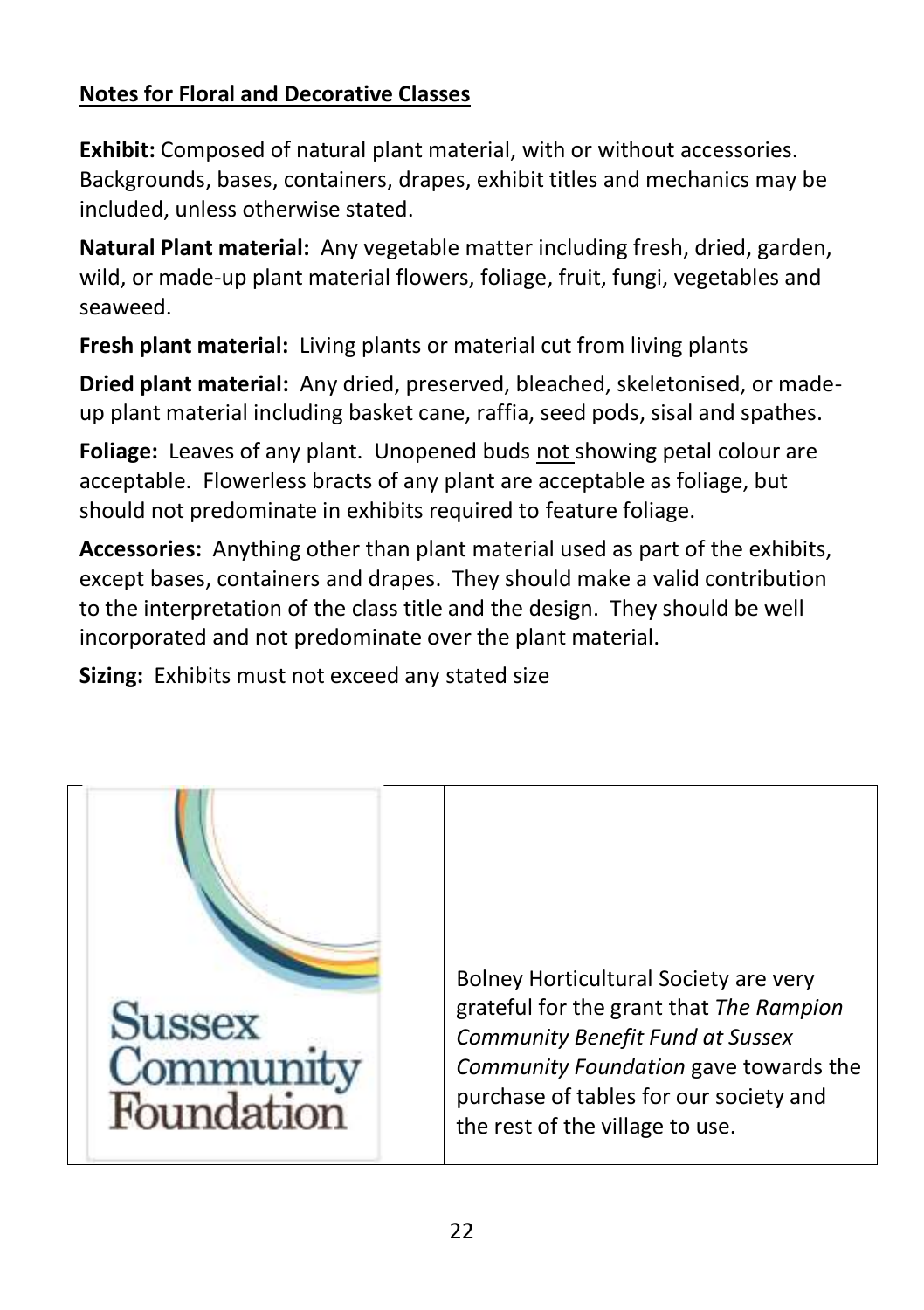# *Crunchy top lemon cake*

4oz (100g) soft margarine 6oz (175g) caster sugar 6oz (175g) self raising flour 1 teaspoon baking powder 2 size 2 eggs 4 tablespoons milk Finely grated rind of 1 lemon For the topping Juice of 1 lemon 4oz (100gm) castor or granulated sugar

Preheat the oven to 180 deg C/350 F/ Gas 4.

Lightly grease and base line a 7 inch (18 cm) deep round cake tin with greased greaseproof paper.

Measure all the ingredients for the cake into a large bowl and beat well for about 2 minutes until smooth and well blended.

Turn the mixture into the prepared tin and level the surface.

Bake for 35 - 40 mins or until the cake has shrunk slightly from the side of the tin and springs back when lightly pressed with a finger.

While the cake is baking make the topping.

Measure out the lemon juice and sugar into a bowl and stir until well blended.

When the cake comes out of the oven spread the lemon paste over the top while the cake is still hot.

Leave in the tin until cold, then turn out and remove the paper.



Bolney Horticultural Society are very grateful for the new tables which were kindly funded by Central & South Mid Sussex County Local Committee (WSCC).